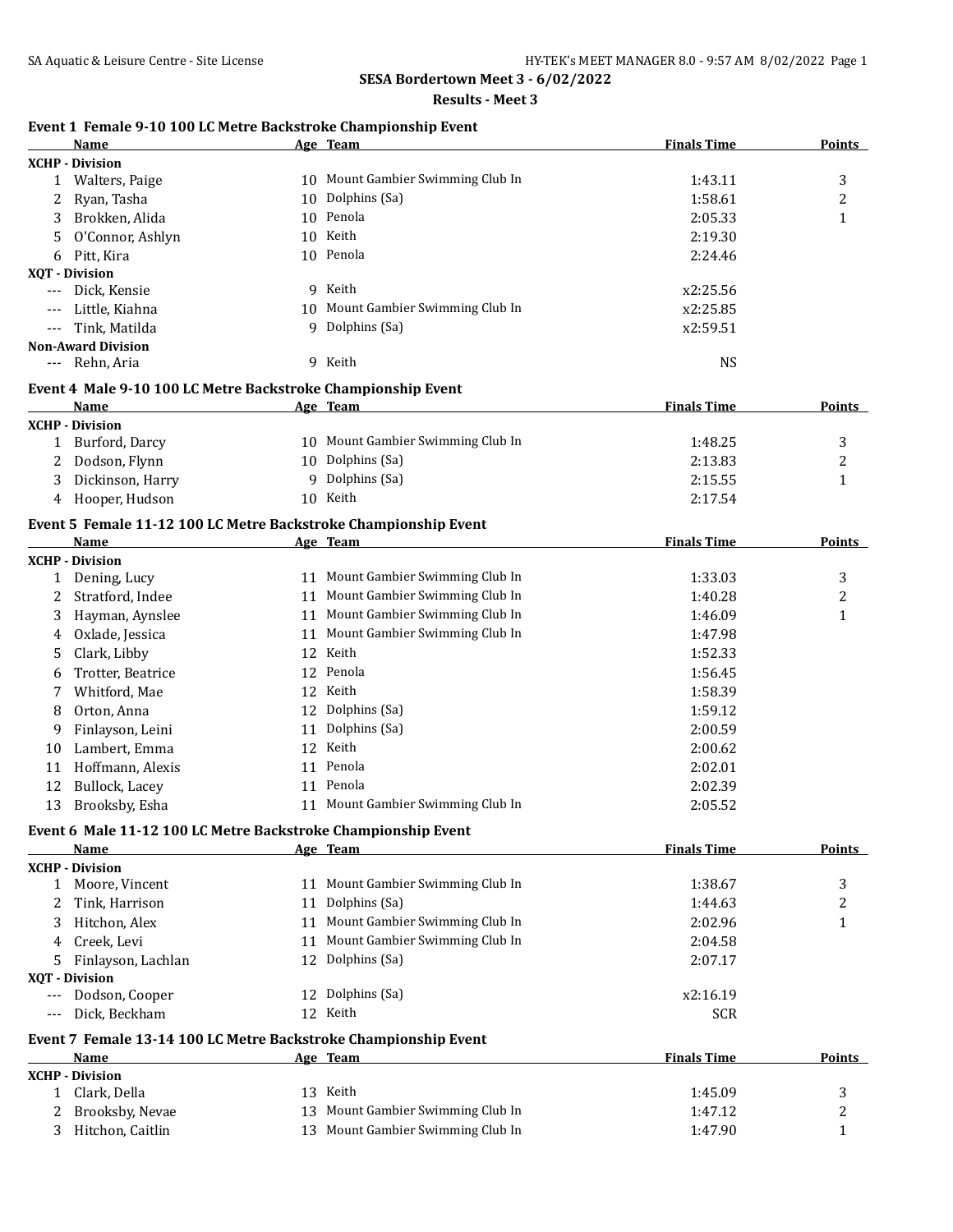**Results - Meet 3**

|       | Name                                                                  | XQT - Division  (Event 7 Female 13-14 100 LC Metre Backstroke Championship Event)<br>Age Team | <b>Finals Time</b> | <b>Points</b> |
|-------|-----------------------------------------------------------------------|-----------------------------------------------------------------------------------------------|--------------------|---------------|
|       | XOT - Division                                                        |                                                                                               |                    |               |
| ---   | Finlayson, Kali                                                       | 14 Dolphins (Sa)                                                                              | x1:57.47           |               |
|       | McCarthy, Grace                                                       | 13 Penola                                                                                     | x2:17.29           |               |
| $---$ | Edwards, Lucy                                                         | 14 Mount Gambier Swimming Club In                                                             | <b>SCR</b>         |               |
|       |                                                                       |                                                                                               |                    |               |
|       | Event 8 Male 13-14 100 LC Metre Backstroke Championship Event<br>Name | Age Team                                                                                      | <b>Finals Time</b> | Points        |
|       | <b>XCHP - Division</b>                                                |                                                                                               |                    |               |
| 1     | Stratford, Vaughn                                                     | 14 Mount Gambier Swimming Club In                                                             | 1:20.47            | 3             |
| 2     | Lowe, Haydn                                                           | 13 Blue Lake Y                                                                                | 1:22.47            | 2             |
| 3     | Moore, Charles                                                        | 13 Mount Gambier Swimming Club In                                                             | 1:27.05            | $\mathbf{1}$  |
|       | Harper, Nash                                                          | 13 Keith                                                                                      | 1:42.50            |               |
| 5     | Neale, Kobi                                                           | 13 Dolphins (Sa)                                                                              | 1:43.86            |               |
| 6     | Whitford, Logan                                                       | 14 Keith                                                                                      | 1:46.38            |               |
|       | O'Connor, Declan                                                      | 14 Keith                                                                                      | 1:51.59            |               |
|       |                                                                       |                                                                                               |                    |               |
| 8     | Rosenzweig, Tyson                                                     | 13 Keith                                                                                      | 1:53.25            |               |
| ---   | Smith, Jed                                                            | 13 Keith                                                                                      | <b>SCR</b>         |               |
| ---   | Walters, Cooper                                                       | 13 Mount Gambier Swimming Club In                                                             | <b>SCR</b>         |               |
|       | Event 9 Female 15-16 100 LC Metre Backstroke Championship Event       |                                                                                               |                    |               |
|       | <b>Name</b>                                                           | Age Team                                                                                      | <b>Finals Time</b> | <b>Points</b> |
|       | <b>XCHP - Division</b>                                                |                                                                                               |                    |               |
|       | 1 Holman, Hinako                                                      | 15 Dolphins (Sa)                                                                              | 1:21.28            | 3             |
|       | Event 9 Female 17-24 100 LC Metre Backstroke Championship Event       |                                                                                               |                    |               |
|       | Name                                                                  | Age Team                                                                                      | <b>Finals Time</b> | Points        |
|       | <b>XCHP</b> - Division                                                |                                                                                               |                    |               |
|       | 1 Langley, Clare                                                      | 19 Dolphins (Sa)                                                                              | 1:24.12            | 3             |
|       | 2 Facey, Nikeisha                                                     | 18 Mount Gambier Swimming Club In                                                             | 1:38.43            | 2             |
| 3     | Richman, Macy                                                         | 18 Keith                                                                                      | 1:44.59            | 1             |
|       |                                                                       |                                                                                               |                    |               |
|       | Name                                                                  | Event 9 Female 25 & Over 100 LC Metre Backstroke Championship Event<br>Age Team               | <b>Finals Time</b> | Points        |
|       | <b>XCHP - Division</b>                                                |                                                                                               |                    |               |
|       | 1 Smith, Sonia                                                        | 44 Keith                                                                                      | 1:37.93            | 3             |
|       |                                                                       |                                                                                               |                    |               |
|       | Event 10 Male 15-16 100 LC Metre Backstroke Championship Event        |                                                                                               |                    |               |
|       | Name                                                                  | Age Team                                                                                      | <b>Finals Time</b> | <b>Points</b> |
|       | <b>XCHP - Division</b>                                                |                                                                                               |                    |               |
| T     | Schwarz, Harry                                                        | 15 Dolphins (Sa)                                                                              | 1:18.12            | 3             |
| 2     | Stratford, Elijah                                                     | 15 Mount Gambier Swimming Club In                                                             | 1:20.84            | 2             |
| 3     | Baker, Dylan                                                          | 16 Blue Lake Y                                                                                | 1:24.02            | 1             |
| 4     | Bignell, Nicholas                                                     | 15 Blue Lake Y                                                                                | 1:25.93            |               |
| 5     | Wegener, Ryan                                                         | 15 Dolphins (Sa)                                                                              | 1:34.52            |               |
|       | Event 12 Male 17-24 100 LC Metre Backstroke Championship Event        |                                                                                               |                    |               |
|       | Name                                                                  | Age Team                                                                                      | <b>Finals Time</b> | <b>Points</b> |
|       | <b>XCHP - Division</b>                                                |                                                                                               |                    |               |
|       | 1 Bignell, Thomas                                                     | 17 Blue Lake Y                                                                                | 1:15.50            | 3             |
|       | 2 Rosenzweig, Zac                                                     | 17 Keith                                                                                      | 1:30.39            | 2             |
|       |                                                                       | Event 12 Male 25 & Over 100 LC Metre Backstroke Championship Event                            |                    |               |
|       | <b>Name</b>                                                           | Age Team                                                                                      | <b>Finals Time</b> | <b>Points</b> |
|       |                                                                       | 46 Penola                                                                                     |                    |               |
| $---$ | Trotter, Luke                                                         |                                                                                               | <b>SCR</b>         |               |
| ---   | Brokken, Jason                                                        | 51 Penola                                                                                     | <b>SCR</b>         |               |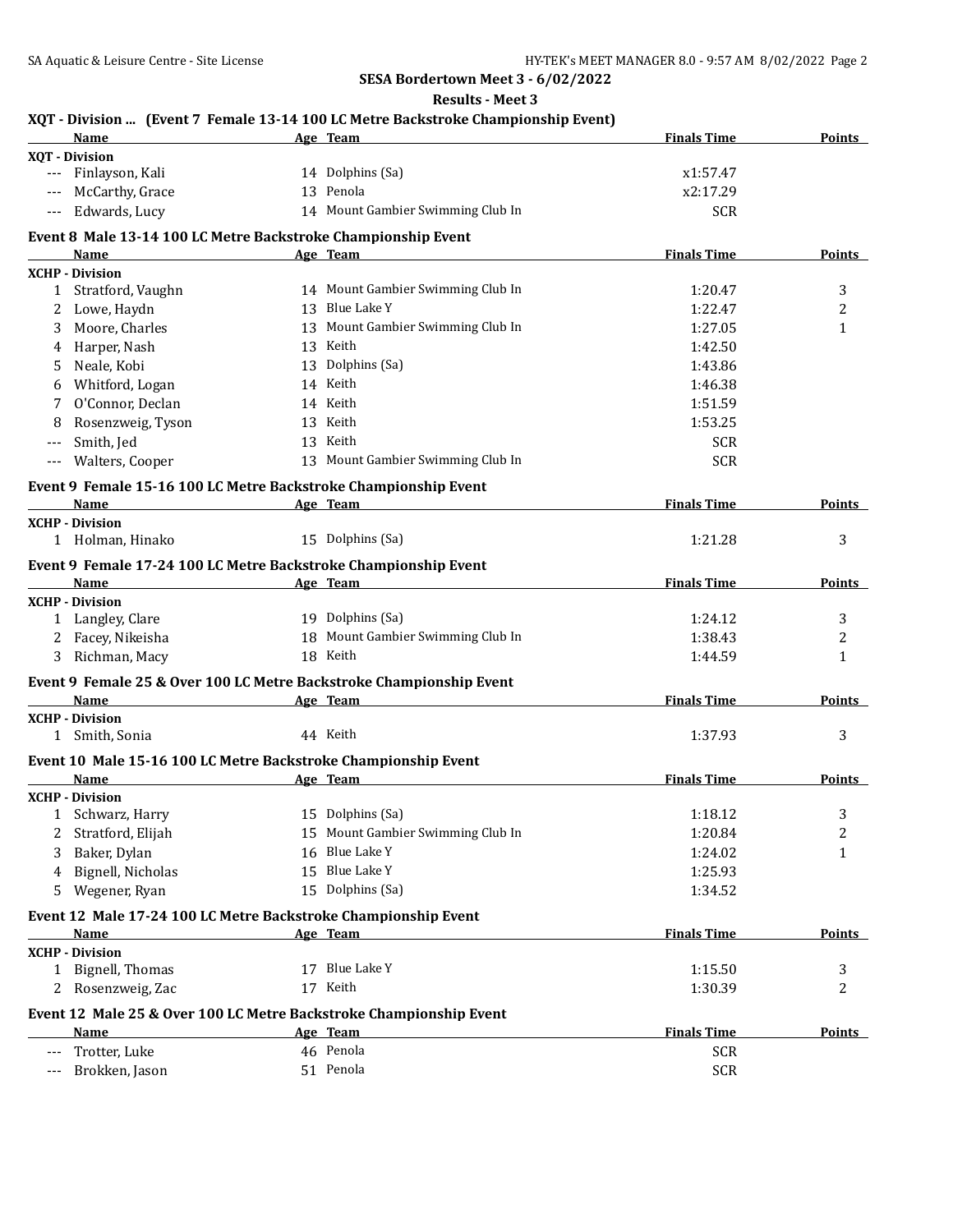#### **Results - Meet 3**

# **Event 15 Mixed 50 LC Metre Breaststroke Graded Event**

|                     | <b>Name</b>       |    | Age Team                          | <b>Finals Time</b> | <b>Points</b>  |
|---------------------|-------------------|----|-----------------------------------|--------------------|----------------|
| <b>H</b> - Division |                   |    |                                   |                    |                |
| 1                   | Stratford, Indee  |    | 11 Mount Gambier Swimming Club In | 48.26              | 3              |
| 2                   | Dening, Lucy      | 11 | Mount Gambier Swimming Club In    | 49.77              | 2              |
| 3                   | Whitford, Logan   |    | 14 Keith                          | 49.88              | 1              |
| 4                   | Neumann, Rachel   | 41 | Dolphins (Sa)                     | 50.44              |                |
| 5                   | Moore, Charles    | 13 | Mount Gambier Swimming Club In    | 50.81              |                |
| 6                   | Dick, Laticia     |    | 38 Keith                          | 51.30              |                |
| 7                   | Facey, Nikeisha   | 18 | Mount Gambier Swimming Club In    | 52.78              |                |
| 8                   | Clark, Della      | 13 | Keith                             | 53.24              |                |
| 9                   | Clark, Libby      |    | 12 Keith                          | 53.73              |                |
| 10                  | Richman, Macy     |    | 18 Keith                          | 56.22              |                |
| 11                  | McCarthy, Grace   |    | 13 Penola                         | 1:02.43            |                |
| I - Division        |                   |    |                                   |                    |                |
| 1                   | Orton, Tom        |    | 14 Dolphins (Sa)                  | 50.94              | 3              |
| 2                   | Neale, Kobi       | 13 | Dolphins (Sa)                     | 51.25              | 2              |
| 3                   | Whitford, Mae     | 12 | Keith                             | 52.92              | 1              |
| 4                   | Rosenzweig, Tyson | 13 | Keith                             | 54.20              |                |
| 5                   | Smith, Eden       |    | 14 Mount Gambier Swimming Club In | 54.57              |                |
| 6                   | Moore, Vincent    | 11 | Mount Gambier Swimming Club In    | 55.00              |                |
| 7                   | Lambert, Emma     |    | 12 Keith                          | 55.46              |                |
| 8                   | Trotter, Beatrice |    | 12 Penola                         | 56.16              |                |
| <b>J</b> - Division |                   |    |                                   |                    |                |
| 1                   | Rogers, Thomas    |    | 13 Dolphins (Sa)                  | 50.88              | 3              |
| 2                   | Harvey, Zoe       |    | 12 Dolphins (Sa)                  | 54.24              | 2              |
| 3                   | Wegener, Ryan     |    | 15 Dolphins (Sa)                  | 54.61              | 1              |
| 4                   | Hitchon, Caitlin  |    | 13 Mount Gambier Swimming Club In | 55.48              |                |
| 5                   | Harper, Nash      |    | 13 Keith                          | 55.53              |                |
| <b>K</b> - Division |                   |    |                                   |                    |                |
| 1                   | Tink, Harrison    |    | 11 Dolphins (Sa)                  | 55.61              | 3              |
| 2                   | Finlayson, Kali   |    | 14 Dolphins (Sa)                  | 57.44              | 2              |
| 3                   | Brooksby, Nevae   |    | 13 Mount Gambier Swimming Club In | 57.64              | 1              |
| 4                   | Hayman, Aynslee   | 11 | Mount Gambier Swimming Club In    | 58.11              |                |
| ---                 | Orton, Anna       |    | 12 Dolphins (Sa)                  | DQ                 |                |
| L - Division        |                   |    |                                   |                    |                |
| 1                   | Goldsmith, Mitch  |    | 13 Keith                          | 57.66              | 3              |
| 2                   | Bunnett, Oscar    |    | 12 Keith                          | 59.46              | $\overline{c}$ |
| 3                   | Altus, Maddison   |    | 12 Keith                          | 1:00.12            | 1              |
| 4                   | Oxlade, Jessica   |    | 11 Mount Gambier Swimming Club In | 1:00.60            |                |
| 5                   | Quilter, Finn     | 12 | Dolphins (Sa)                     | 1:01.45            |                |
|                     | Sanders, Deborah  | 45 | Keith                             | 1:03.83            |                |
| 6                   | Hooper, Hudson    | 10 | Keith                             | 1:05.82            |                |
| 7                   |                   |    | 11 Keith                          |                    |                |
| 8                   | Goldsmith, Allie  |    |                                   | 1:07.46            |                |
| ---                 | Wegener, Ella     | 12 | Dolphins (Sa)                     | DQ                 |                |
| ---                 | Carter, Alissa    | 13 | Dolphins (Sa)                     | DQ                 |                |
| <b>M</b> - Division |                   |    | 10 Dolphins (Sa)                  | 1:01.22            |                |
| 1                   | Ryan, Tasha       |    | Mount Gambier Swimming Club In    |                    | 3              |
| 2                   | Creek, Levi       | 11 | Mount Gambier Swimming Club In    | 1:05.26            | 2              |
| 3                   | Walters, Paige    | 10 |                                   | 1:05.36            | $\mathbf{1}$   |
| 4                   | Sanders, Emily    | 9  | Keith                             | 1:16.36            |                |
| ---                 | Sanders, Abby     | 11 | Keith                             | DQ                 |                |
| N - Division        |                   |    |                                   |                    |                |
| 1                   | Conlon, Stephanie | 12 | Dolphins (Sa)                     | 1:01.98            | 3              |
| 2                   | Finlayson, Leini  | 11 | Dolphins (Sa)                     | 1:02.77            | 2              |
| 3                   | Crouch, Chloe     | 12 | Dolphins (Sa)                     | 1:02.95            | $\mathbf{1}$   |
| 4                   | Hitchon, Alex     | 11 | Mount Gambier Swimming Club In    | 1:05.53            |                |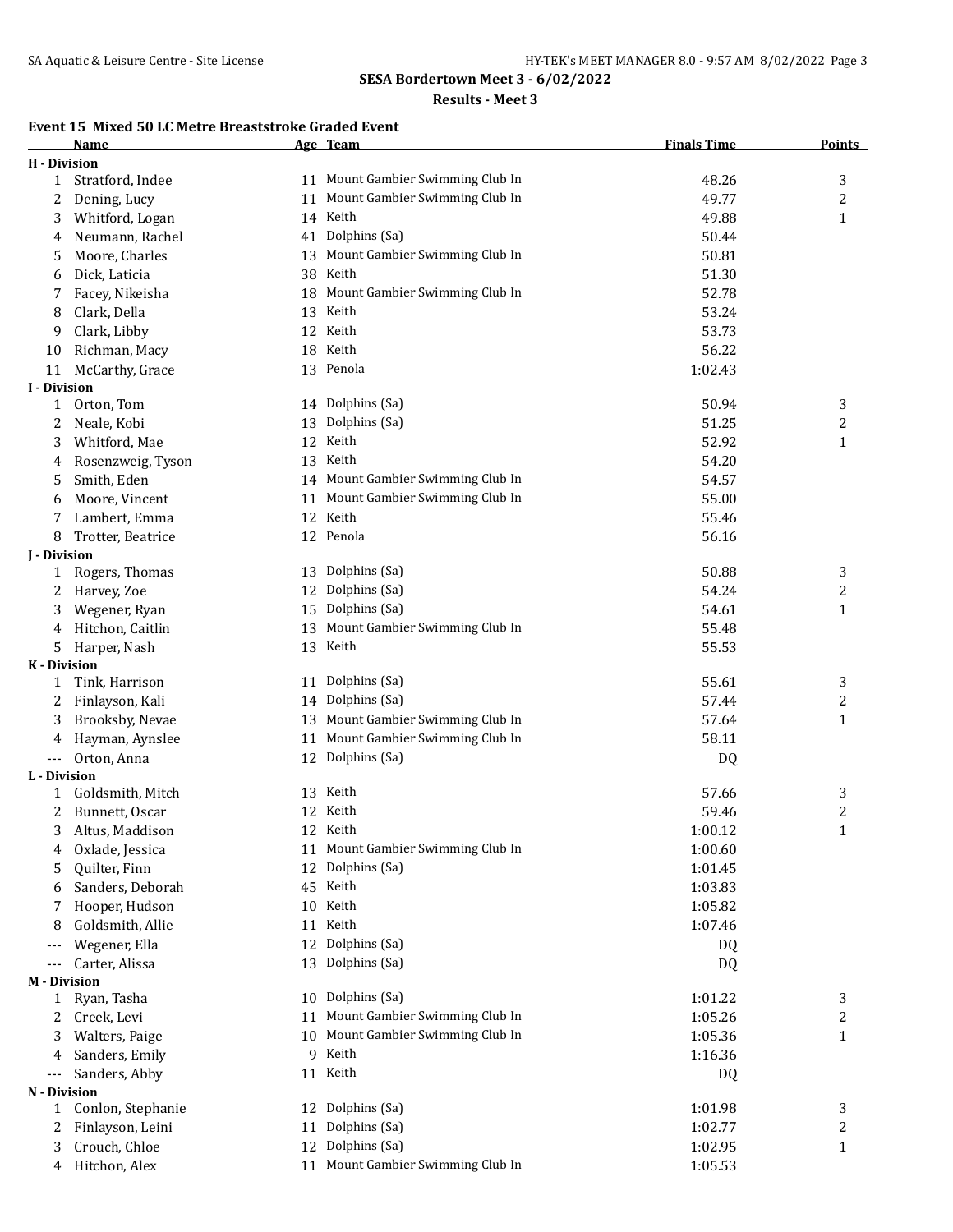**Results - Meet 3**

## **N - Division ... (Event 15 Mixed 50 LC Metre Breaststroke Graded Event)**

|                     | <b>Name</b>           |    | Age Team                          | <b>Finals Time</b> | <b>Points</b> |
|---------------------|-----------------------|----|-----------------------------------|--------------------|---------------|
| 5                   | Little, Kiahna        |    | 10 Mount Gambier Swimming Club In | 1:08.78            |               |
| 6                   | Bullock, Lacey        |    | 11 Penola                         | 1:11.69            |               |
| 7                   | Brokken, Alida        |    | 10 Penola                         | 1:12.57            |               |
| 8                   | Brooksby, Esha        |    | 11 Mount Gambier Swimming Club In | 1:13.08            |               |
| <b>0</b> - Division |                       |    |                                   |                    |               |
|                     | Gill-O'Donovan, Oisin |    | 11 Dolphins (Sa)                  | DQ                 |               |
|                     | Rehn, Aria            |    | 9 Keith                           | <b>NS</b>          |               |
| P - Division        |                       |    |                                   |                    |               |
| 1                   | Grosser, Clarrie      |    | 10 Dolphins (Sa)                  | 1:02.88            | 3             |
| 2                   | Finlayson, Lachlan    | 12 | Dolphins (Sa)                     | 1:03.13            | 2             |
| 3                   | Grosser, Hudson       | 12 | Dolphins (Sa)                     | 1:06.28            | $\mathbf{1}$  |
| 4                   | Carpenter, Beth       | 11 | Dolphins (Sa)                     | 1:09.53            |               |
| 5                   | Orton, Elsie          | 11 | Dolphins (Sa)                     | 1:09.76            |               |
| 6                   | Bunnett, Hazel        | 9  | Keith                             | 1:09.96            |               |
| 7                   | Dickinson, Harry      | 9  | Dolphins (Sa)                     | 1:12.00            |               |
| 8                   | Dodson, Flynn         | 10 | Dolphins (Sa)                     | 1:13.48            |               |
| 9                   | Lambert, Henry        | 10 | Keith                             | 1:17.38            |               |
| 10                  | Tink, Matilda         | 9  | Dolphins (Sa)                     | 1:19.33            |               |
| 11                  | Bullock, Chloe        | 8  | Penola                            | 1:28.16            |               |
| Q - Division        |                       |    |                                   |                    |               |
| 1                   | Neale, Skye           | 8  | Dolphins (Sa)                     | 1:05.14            | 3             |
| 2                   | Excell, Beau          | 9  | Dolphins (Sa)                     | 1:06.55            | 2             |
| 3                   | Finlayson, Charlie    | 10 | Dolphins (Sa)                     | 1:07.97            | $\mathbf{1}$  |
| 4                   | Belluzzo, Darcy       | 11 | Dolphins (Sa)                     | 1:08.88            |               |
| 5                   | Orton, Henry          | 12 | Dolphins (Sa)                     | 1:10.32            |               |
| 6                   | Blackwell, Pippa      | 9  | Dolphins (Sa)                     | 1:10.90            |               |
| 7                   | McGregor, Digby       | 10 | Dolphins (Sa)                     | 1:11.09            |               |
| 8                   | Neale, Tate           | 10 | Dolphins (Sa)                     | 1:12.67            |               |
| 9                   | Blackwell, Logan      | 12 | Dolphins (Sa)                     | 1:13.80            |               |
| 10                  | Blackwell, Ivy        | 8  | Dolphins (Sa)                     | 1:14.92            |               |
| 11                  | Wegener, Ben          | 10 | Dolphins (Sa)                     | 1:15.76            |               |
| 12                  | Gill-O'Donovan, Cora  | 8  | Dolphins (Sa)                     | 1:17.14            |               |
| 13                  | Pitt, Kira            |    | 10 Penola                         | 1:17.36            |               |
| 14                  | Dick, Kensie          | 9  | Keith                             | 1:17.78            |               |
| 15                  | Hoffmann, Alexis      |    | 11 Penola                         | 1:18.45            |               |
| 16                  | O'Connor, Ashlyn      |    | 10 Keith                          | 1:21.51            |               |
| 17                  | Burford, Darcy        |    | Mount Gambier Swimming Club In    | 1:23.88            |               |
| 18                  | Harvey, Lilly         |    | 10 Dolphins (Sa)                  | 1:24.09            |               |
| 19                  | Carter, Gabby         | 10 | Dolphins (Sa)                     | 1:24.19            |               |
| 20                  | Orton, Jack           | 10 | Dolphins (Sa)                     | 1:24.68            |               |
| 21                  | Krop, Maryke          | 75 | Keith                             | 1:26.86            |               |
| 22                  | Dodson, Cooper        | 12 | Dolphins (Sa)                     | 1:29.22            |               |
| 23                  | Lusher, Blair         |    | 9 Dolphins (Sa)                   | 1:35.03            |               |
| 24                  | Pitt, Amelia          | 7  | Penola                            | 1:36.63            |               |
| 25                  | Dickinson, Molly      | 6  | Dolphins (Sa)                     | 1:53.67            |               |
| $---$               | Walters, Cooper       | 13 | Mount Gambier Swimming Club In    | <b>SCR</b>         |               |
| $---$               | Trotter, Luke         |    | 46 Penola                         | <b>SCR</b>         |               |
| $---$               | Brokken, Jason        |    | 51 Penola                         | <b>SCR</b>         |               |
| ---                 | Dick, Beckham         | 12 | Keith                             | <b>SCR</b>         |               |
| $---$               | Smith, Jed            |    | 13 Keith                          | <b>SCR</b>         |               |
|                     |                       |    |                                   |                    |               |

#### **Event 16 Mixed 100 LC Metre Breaststroke Graded Event Age Team Age Team Finals Time Points**

#### **C - Division**

1 Bignell, Thomas 17 Blue Lake Y 1:19.53 3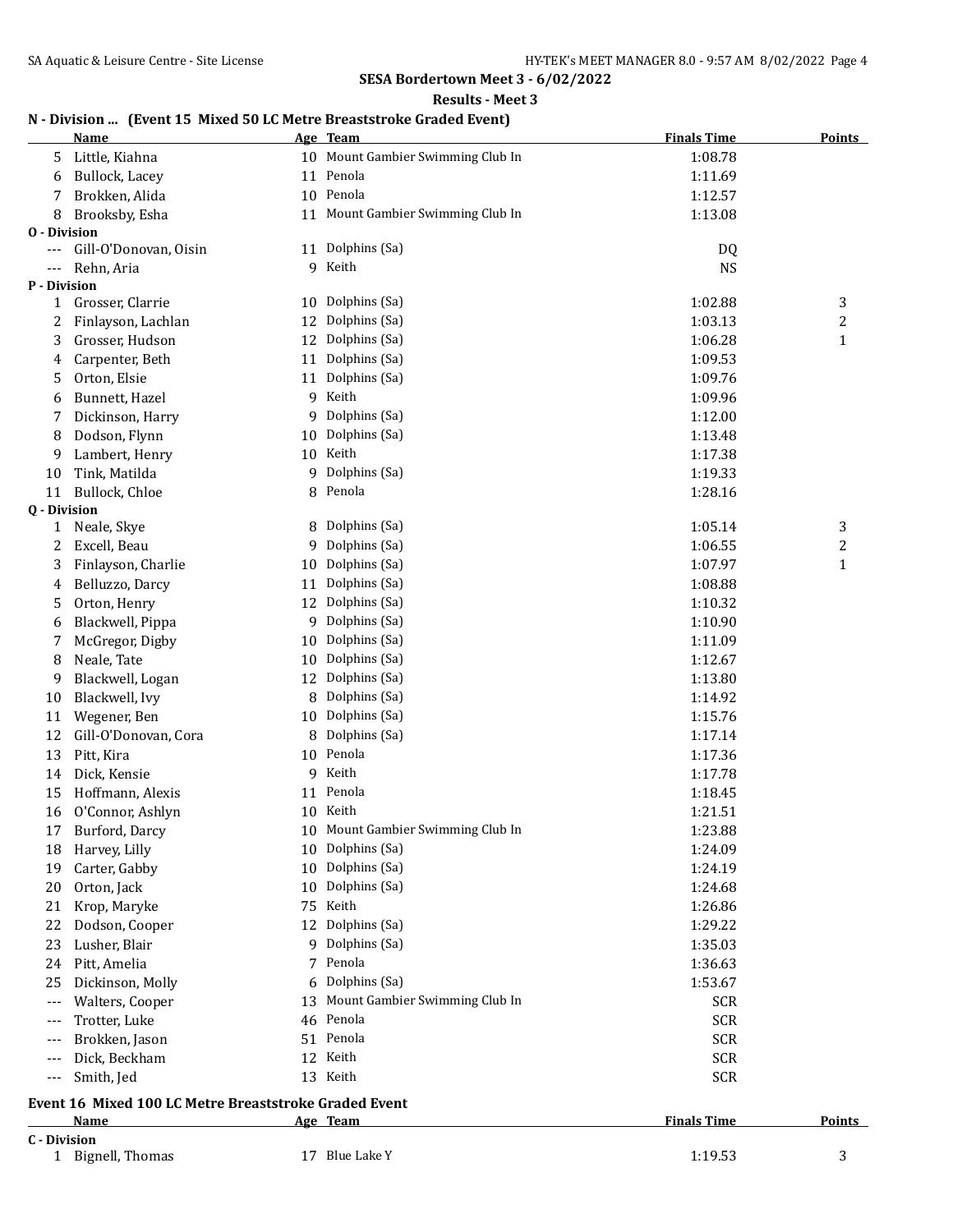**Results - Meet 3**

## **D - Division ... (Event 16 Mixed 100 LC Metre Breaststroke Graded Event)**

|              | Name                |    | Age Team                          | <b>Finals Time</b> | <b>Points</b> |
|--------------|---------------------|----|-----------------------------------|--------------------|---------------|
| D - Division |                     |    |                                   |                    |               |
|              | Rosenzweig, Zac     | 17 | Keith                             | 1:31.25            | 3             |
| E - Division |                     |    |                                   |                    |               |
|              | Bignell, Nicholas   | 15 | Blue Lake Y                       | 1:31.52            | 3             |
|              | 2 Stratford, Elijah |    | 15 Mount Gambier Swimming Club In | 1:35.50            | 2             |
| F - Division |                     |    |                                   |                    |               |
|              | Stratford, Vaughn   |    | 14 Mount Gambier Swimming Club In | 1:28.56            | 3             |
| 2            | Lowe, Haydn         | 13 | Blue Lake Y                       | 1:34.92            | 2             |
| 3            | Schwarz, Harry      |    | 15 Dolphins (Sa)                  | 1:35.21            |               |
| 4            | Baker, Dylan        |    | 16 Blue Lake Y                    | 1:38.95            |               |
| 5.           | Smith, Sonia        |    | 44 Keith                          | 1:43.28            |               |
| G - Division |                     |    |                                   |                    |               |
|              | Holman, Hinako      |    | 15 Dolphins (Sa)                  | 1:39.57            | 3             |
| $---$        | Rogers, Flynn       |    | 16 Dolphins (Sa)                  | DQ                 |               |
| $---$        | Edwards, Lucy       |    | 14 Mount Gambier Swimming Club In | <b>SCR</b>         |               |
| $---$        | Schmerl, Jonathan   | 21 | Keith                             | <b>SCR</b>         |               |
|              |                     |    |                                   |                    |               |

## **Event 17 Mixed 50 LC Metre Freestyle Graded Event**

| <b>Name</b>           |                                                                                                                                                                                                                |                                | <b>Finals Time</b>                                                                                                                                                                                                                                                                                      | <b>Points</b>                                                                                   |
|-----------------------|----------------------------------------------------------------------------------------------------------------------------------------------------------------------------------------------------------------|--------------------------------|---------------------------------------------------------------------------------------------------------------------------------------------------------------------------------------------------------------------------------------------------------------------------------------------------------|-------------------------------------------------------------------------------------------------|
| <b>H</b> - Division   |                                                                                                                                                                                                                |                                |                                                                                                                                                                                                                                                                                                         |                                                                                                 |
|                       |                                                                                                                                                                                                                |                                | 39.41                                                                                                                                                                                                                                                                                                   | 3                                                                                               |
| Finlayson, Kali       |                                                                                                                                                                                                                | Dolphins (Sa)                  | 42.70                                                                                                                                                                                                                                                                                                   | $\overline{c}$                                                                                  |
| Neale, Kobi           | 13                                                                                                                                                                                                             | Dolphins (Sa)                  | 44.13                                                                                                                                                                                                                                                                                                   | $\mathbf{1}$                                                                                    |
| Orton, Anna           | 12                                                                                                                                                                                                             |                                | 44.39                                                                                                                                                                                                                                                                                                   |                                                                                                 |
| Carter, Alissa        | 13                                                                                                                                                                                                             | Dolphins (Sa)                  | 45.13                                                                                                                                                                                                                                                                                                   |                                                                                                 |
| Finlayson, Leini      | 11                                                                                                                                                                                                             |                                | 45.16                                                                                                                                                                                                                                                                                                   |                                                                                                 |
| Brooksby, Esha        | 11                                                                                                                                                                                                             | Mount Gambier Swimming Club In | 46.41                                                                                                                                                                                                                                                                                                   |                                                                                                 |
| Brokken, Alida        | 10                                                                                                                                                                                                             | Penola                         | 46.87                                                                                                                                                                                                                                                                                                   |                                                                                                 |
| Orton, Henry          |                                                                                                                                                                                                                | Dolphins (Sa)                  | 48.30                                                                                                                                                                                                                                                                                                   |                                                                                                 |
| Rehn, Aria            | 9                                                                                                                                                                                                              | Keith                          | 49.44                                                                                                                                                                                                                                                                                                   |                                                                                                 |
| Dodson, Flynn         | 10                                                                                                                                                                                                             | Dolphins (Sa)                  | 49.93                                                                                                                                                                                                                                                                                                   |                                                                                                 |
| Goldsmith, Allie      |                                                                                                                                                                                                                |                                | 57.91                                                                                                                                                                                                                                                                                                   |                                                                                                 |
| <b>I</b> - Division   |                                                                                                                                                                                                                |                                |                                                                                                                                                                                                                                                                                                         |                                                                                                 |
|                       |                                                                                                                                                                                                                |                                |                                                                                                                                                                                                                                                                                                         | 3                                                                                               |
|                       | 10                                                                                                                                                                                                             |                                |                                                                                                                                                                                                                                                                                                         | $\overline{c}$                                                                                  |
|                       | 12                                                                                                                                                                                                             |                                |                                                                                                                                                                                                                                                                                                         | $\mathbf{1}$                                                                                    |
|                       | 10                                                                                                                                                                                                             |                                |                                                                                                                                                                                                                                                                                                         |                                                                                                 |
| Gill-O'Donovan, Oisin |                                                                                                                                                                                                                | Dolphins (Sa)                  | 49.64                                                                                                                                                                                                                                                                                                   |                                                                                                 |
| Dickinson, Harry      | 9                                                                                                                                                                                                              |                                | 50.48                                                                                                                                                                                                                                                                                                   |                                                                                                 |
| Sanders, Deborah      | 45                                                                                                                                                                                                             | Keith                          | 50.71                                                                                                                                                                                                                                                                                                   |                                                                                                 |
| Carpenter, Beth       | 11                                                                                                                                                                                                             | Dolphins (Sa)                  | 51.18                                                                                                                                                                                                                                                                                                   |                                                                                                 |
| Wegener, Ben          | 10                                                                                                                                                                                                             | Dolphins (Sa)                  | 51.59                                                                                                                                                                                                                                                                                                   |                                                                                                 |
| Rayson, Charlie       | 10                                                                                                                                                                                                             | Keith                          | 52.29                                                                                                                                                                                                                                                                                                   |                                                                                                 |
| Little, Kiahna        | 10                                                                                                                                                                                                             | Mount Gambier Swimming Club In | 52.90                                                                                                                                                                                                                                                                                                   |                                                                                                 |
| Orton, Elsie          | 11                                                                                                                                                                                                             | Dolphins (Sa)                  | 54.12                                                                                                                                                                                                                                                                                                   |                                                                                                 |
| Sanders, Abby         |                                                                                                                                                                                                                |                                | 54.39                                                                                                                                                                                                                                                                                                   |                                                                                                 |
| <b>I</b> - Division   |                                                                                                                                                                                                                |                                |                                                                                                                                                                                                                                                                                                         |                                                                                                 |
|                       | 11                                                                                                                                                                                                             |                                |                                                                                                                                                                                                                                                                                                         | 3                                                                                               |
|                       | 10                                                                                                                                                                                                             |                                |                                                                                                                                                                                                                                                                                                         | $\overline{c}$                                                                                  |
| Neale, Tate           | 10                                                                                                                                                                                                             |                                |                                                                                                                                                                                                                                                                                                         | $\mathbf{1}$                                                                                    |
| Lambert, Henry        |                                                                                                                                                                                                                |                                | 56.64                                                                                                                                                                                                                                                                                                   |                                                                                                 |
| K - Division          |                                                                                                                                                                                                                |                                |                                                                                                                                                                                                                                                                                                         |                                                                                                 |
|                       |                                                                                                                                                                                                                |                                |                                                                                                                                                                                                                                                                                                         | 3                                                                                               |
|                       |                                                                                                                                                                                                                |                                |                                                                                                                                                                                                                                                                                                         | $\boldsymbol{2}$                                                                                |
|                       | 10                                                                                                                                                                                                             |                                |                                                                                                                                                                                                                                                                                                         | $\mathbf{1}$                                                                                    |
|                       |                                                                                                                                                                                                                |                                |                                                                                                                                                                                                                                                                                                         |                                                                                                 |
|                       | Rogers, Thomas<br>Wegener, Ella<br>Grosser, Clarrie<br>Finlayson, Lachlan<br>Appelkamp, Lily<br>Belluzzo, Darcy<br>Hooper, Hudson<br>Bullock, Chloe<br>Dick, Kensie<br>Finlayson, Charlie<br>Conlon, Stephanie | 11<br>8<br>9                   | Age Team<br>Dolphins (Sa)<br>13<br>14<br>Dolphins (Sa)<br>Dolphins (Sa)<br>12<br>11 Keith<br>Dolphins (Sa)<br>12<br>Dolphins (Sa)<br>Dolphins (Sa)<br>Keith<br>Dolphins (Sa)<br>11 Keith<br>Dolphins (Sa)<br>Keith<br>Dolphins (Sa)<br>10 Keith<br>Penola<br>Keith<br>Dolphins (Sa)<br>12 Dolphins (Sa) | 45.01<br>45.09<br>45.85<br>47.82<br>50.32<br>50.46<br>52.13<br>54.96<br>57.46<br>58.62<br>58.71 |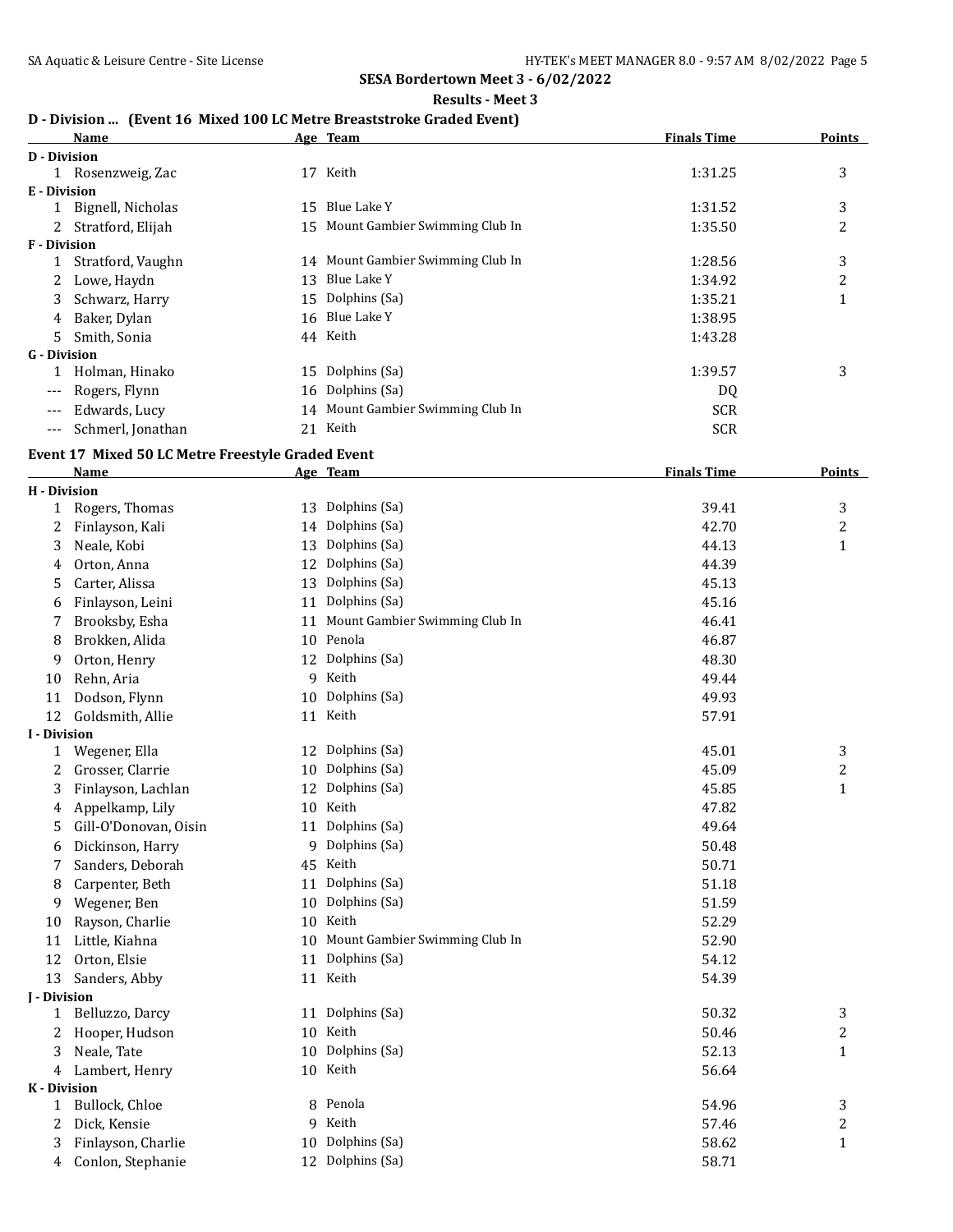**Results - Meet 3**

## **K - Division ... (Event 17 Mixed 50 LC Metre Freestyle Graded Event)**

|                     | <b>Name</b>          |    | Age Team                       | <b>Finals Time</b> | <b>Points</b>  |
|---------------------|----------------------|----|--------------------------------|--------------------|----------------|
| 5                   | Orton, Jack          |    | 10 Dolphins (Sa)               | 59.23              |                |
| 6                   | Harvey, Lilly        |    | 10 Dolphins (Sa)               | 1:01.32            |                |
| L - Division        |                      |    |                                |                    |                |
| 1                   | Carter, Gabby        |    | 10 Dolphins (Sa)               | 55.85              | 3              |
| 2                   | Bunnett, Hazel       | 9  | Keith                          | 56.67              | $\overline{c}$ |
| 3                   | McGregor, Digby      | 10 | Dolphins (Sa)                  | 58.35              | $\mathbf{1}$   |
| 4                   | Moore, Harvey        | 9  | Mount Gambier Swimming Club In | 59.82              |                |
| 5                   | Orton, Louis         |    | Dolphins (Sa)                  | 1:04.67            |                |
| 6                   | Tink, Matilda        |    | 9 Dolphins (Sa)                | 1:09.53            |                |
| <b>M</b> - Division |                      |    |                                |                    |                |
| 1                   | Sanders, Emily       |    | 9 Keith                        | 1:08.16            | 3              |
| N - Division        |                      |    |                                |                    |                |
| 1                   | Pitt, Kira           |    | 10 Penola                      | 59.09              | 3              |
| 2                   | Blackwell, Logan     |    | 12 Dolphins (Sa)               | 59.76              | $\overline{c}$ |
| 3                   | Gill-O'Donovan, Cora | 8  | Dolphins (Sa)                  | 1:07.44            | $\mathbf{1}$   |
| 4                   | Lusher, Blair        | 9  | Dolphins (Sa)                  | 1:09.36            |                |
| 5                   | Krop, Maryke         | 75 | Keith                          | 1:11.55            |                |
| <b>0</b> - Division |                      |    |                                |                    |                |
| 1                   | Excell, Beau         |    | 9 Dolphins (Sa)                | 1:01.53            | 3              |
| 2                   | Arney, Mitchell      | 9  | Dolphins (Sa)                  | 1:06.81            | 2              |
| 3                   | Goldsmith, Hayden    | 9  | Keith                          | 1:10.38            | $\mathbf{1}$   |
| 4                   | Orton, Daisy         | 7  | Dolphins (Sa)                  | 1:14.45            |                |
| P - Division        |                      |    |                                |                    |                |
| 1                   | Blackwell, Pippa     | 9  | Dolphins (Sa)                  | 1:05.79            | 3              |
| 2                   | Pitt, Amelia         | 7  | Penola                         | 1:08.77            | 2              |
| 3                   | Neale, Skye          | 8  | Dolphins (Sa)                  | 1:10.76            | $\mathbf{1}$   |
| 4                   | Dickinson, Molly     | 6  | Dolphins (Sa)                  | 1:15.91            |                |
| 5                   | Carpenter, Kate      | 9  | Dolphins (Sa)                  | 1:22.63            |                |
| 6                   | Sanders, Patrick     | 7  | Keith                          | 1:23.83            |                |
| Q - Division        |                      |    |                                |                    |                |
| 1                   | McGregor, Missy      |    | 9 Dolphins (Sa)                | 1:13.45            | 3              |
| 2                   | Orton, Felicity      | 9  | Dolphins (Sa)                  | 1:16.74            | 2              |
| 3                   | Blackwell, Ivy       | 8  | Dolphins (Sa)                  | 1:17.24            | $\mathbf{1}$   |
| 4                   | Davy, Zali           | 7  | Dolphins (Sa)                  | 1:19.88            |                |
| 5                   | Clark, Elsie         | 7  | Keith                          | 1:21.32            |                |
| 6                   | Orton, Jimmy         | 9  | Dolphins (Sa)                  | 1:22.12            |                |

#### **Event 18 Mixed 100 LC Metre Freestyle Graded Event**

|                     | Name              |     | Age Team                          | <b>Finals Time</b> | <b>Points</b> |
|---------------------|-------------------|-----|-----------------------------------|--------------------|---------------|
| A - Division        |                   |     |                                   |                    |               |
|                     | Schwarz, Harry    | 15  | Dolphins (Sa)                     | 1:01.06            | 3             |
|                     | Bignell, Thomas   | 17  | Blue Lake Y                       | 1:01.71            | 2             |
| 3                   | Stratford, Elijah |     | 15 Mount Gambier Swimming Club In | 1:07.12            | 1             |
| 4                   | Baker, Dylan      | 16  | Blue Lake Y                       | 1:07.48            |               |
| 5                   | Lowe, Haydn       |     | 13 Blue Lake Y                    | 1:14.84            |               |
| <b>B</b> - Division |                   |     |                                   |                    |               |
|                     | Bignell, Nicholas | 15  | Blue Lake Y                       | 1:13.02            | 3             |
|                     | Rosenzweig, Zac   | 17  | Keith                             | 1:13.90            | 2             |
| 3                   | Langley, Clare    | 19  | Dolphins (Sa)                     | 1:14.96            | 1             |
| 4                   | Smith, Sonia      |     | 44 Keith                          | 1:19.46            |               |
| C - Division        |                   |     |                                   |                    |               |
|                     | Holman, Hinako    | 15  | Dolphins (Sa)                     | 1:11.85            | 3             |
|                     | Stratford, Vaughn |     | 14 Mount Gambier Swimming Club In | 1:12.30            | 2             |
| 3                   | Whitford, Logan   |     | 14 Keith                          | 1:16.11            | 1             |
| 4                   | Moore, Charles    | 13. | Mount Gambier Swimming Club In    | 1:19.94            |               |
| 5                   | Facey, Nikeisha   |     | 18 Mount Gambier Swimming Club In | 1:25.56            |               |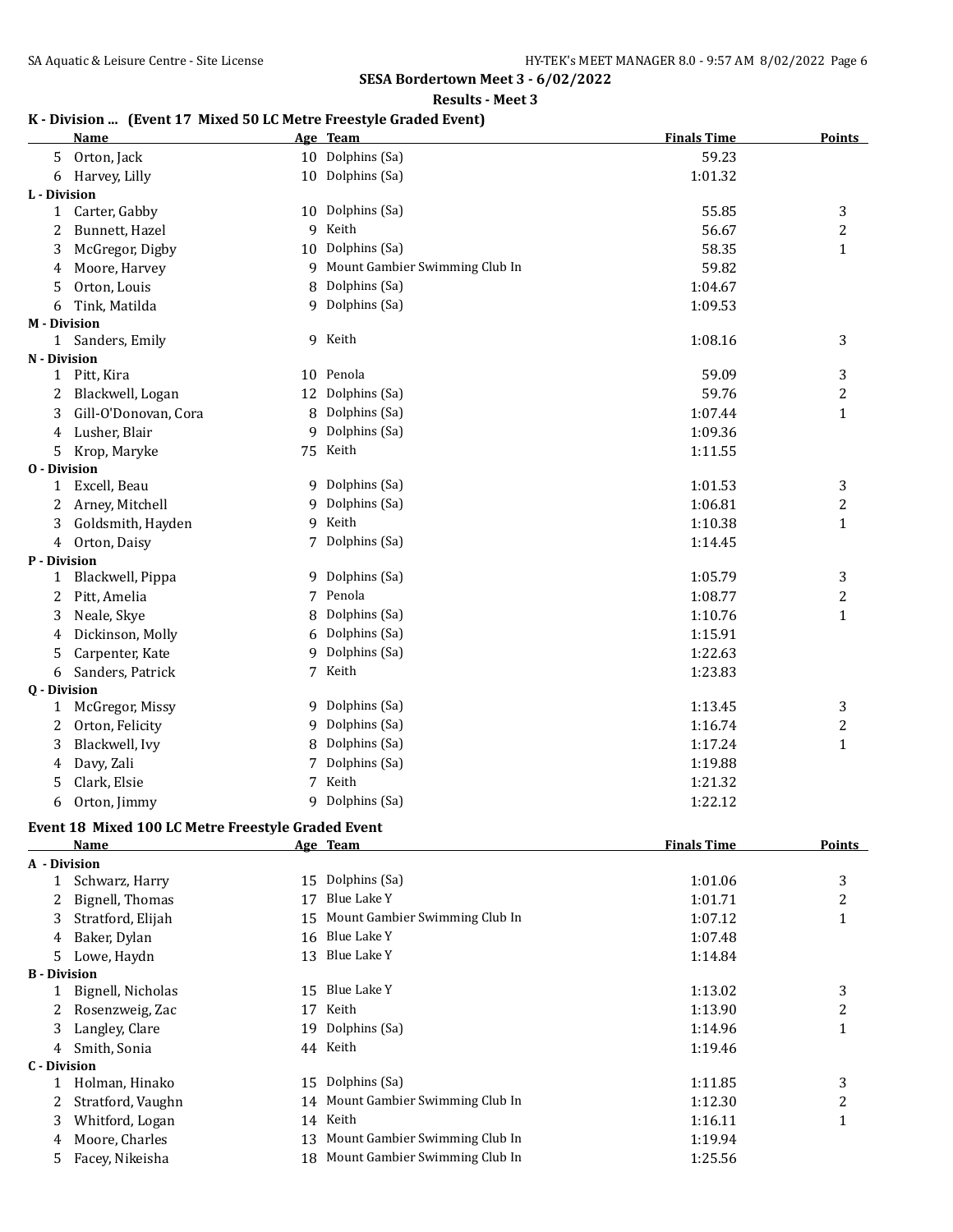**Results - Meet 3**

# **C - Division ... (Event 18 Mixed 100 LC Metre Freestyle Graded Event)**

|                     | <b>Name</b>         |    | Age Team                          | <b>Finals Time</b> | <b>Points</b>    |
|---------------------|---------------------|----|-----------------------------------|--------------------|------------------|
|                     | 6 Richman, Macy     |    | 18 Keith                          | 1:27.47            |                  |
| <b>D</b> - Division |                     |    |                                   |                    |                  |
| $\mathbf{1}$        | Smith, Eden         |    | 14 Mount Gambier Swimming Club In | 1:20.18            | 3                |
| 2                   | Whitford, Mae       |    | 12 Keith                          | 1:22.07            | 2                |
| 3                   | Wegener, Ryan       | 15 | Dolphins (Sa)                     | 1:22.10            | $\mathbf{1}$     |
| 4                   | Harper, Nash        |    | 13 Keith                          | 1:22.96            |                  |
| 5                   | Stratford, Indee    | 11 | Mount Gambier Swimming Club In    | 1:23.84            |                  |
| 6                   | Moore, Vincent      |    | 11 Mount Gambier Swimming Club In | 1:24.07            |                  |
| 7                   | Hitchon, Caitlin    | 13 | Mount Gambier Swimming Club In    | 1:28.88            |                  |
| ---                 | Appelkamp, Riki-Lee |    | 39 Keith                          | <b>NS</b>          |                  |
| E - Division        |                     |    |                                   |                    |                  |
| 1                   | Clark, Libby        |    | 12 Keith                          | 1:30.93            | 3                |
| 2                   | Dick, Kali          |    | 15 Keith                          | 1:32.62            | 2                |
| 3                   | Clark, Della        |    | 13 Keith                          | 1:33.20            | $\mathbf{1}$     |
| 4                   | Quilter, Finn       |    | 12 Dolphins (Sa)                  | 1:33.98            |                  |
| 5                   | Tink, Harrison      |    | 11 Dolphins (Sa)                  | 1:34.19            |                  |
| 6                   | Altus, Maddison     |    | 12 Keith                          | 1:35.93            |                  |
| 7                   | Lambert, Emma       |    | 12 Keith                          | 1:36.92            |                  |
| F - Division        |                     |    |                                   |                    |                  |
| 1                   | Dening, Lucy        |    | 11 Mount Gambier Swimming Club In | 1:19.94            | 3                |
| 2                   | Grosser, Hudson     | 12 | Dolphins (Sa)                     | 1:31.07            | 2                |
| 3                   | O'Connor, Declan    |    | 14 Keith                          | 1:33.92            | $\mathbf{1}$     |
| 4                   | Brooksby, Nevae     | 13 | Mount Gambier Swimming Club In    | 1:34.97            |                  |
| 5                   | Walters, Paige      | 10 | Mount Gambier Swimming Club In    | 1:35.16            |                  |
| 6                   | Goldsmith, Mitch    |    | 13 Keith                          | 1:36.24            |                  |
| 7                   | Trotter, Beatrice   |    | 12 Penola                         | 1:37.97            |                  |
| 8                   | Hitchon, Alex       |    | 11 Mount Gambier Swimming Club In | 1:38.40            |                  |
| 9                   | Bullock, Lacey      |    | 11 Penola                         | 1:40.47            |                  |
| 10                  | Rosenzweig, Tyson   |    | 13 Keith                          | 1:41.04            |                  |
| 11                  | Dick, Laticia       |    | 38 Keith                          | 1:42.28            |                  |
| 12                  | Bunnett, Oscar      |    | 12 Keith                          | 1:43.48            |                  |
| <b>G</b> - Division |                     |    |                                   |                    |                  |
| 1                   | Rogers, Flynn       |    | 16 Dolphins (Sa)                  | 1:20.26            | 3                |
| 2                   | Hayman, Aynslee     |    | 11 Mount Gambier Swimming Club In | 1:32.72            | $\boldsymbol{2}$ |
| 3                   | Oxlade, Jessica     |    | 11 Mount Gambier Swimming Club In | 1:35.35            | $\mathbf{1}$     |
| 4                   | Orton, Tom          |    | 14 Dolphins (Sa)                  | 1:40.68            |                  |
|                     | 5 Burford, Darcy    |    | 10 Mount Gambier Swimming Club In | 1:41.09            |                  |
| 6                   | Harvey, Zoe         |    | 12 Dolphins (Sa)                  | 1:41.43            |                  |
| 7                   | Neumann, Rachel     | 41 | Dolphins (Sa)                     | 1:44.95            |                  |
| 8                   | Crouch, Chloe       |    | 12 Dolphins (Sa)                  | 1:46.41            |                  |
| 9                   | Creek, Levi         | 11 | Mount Gambier Swimming Club In    | 1:48.19            |                  |
|                     |                     |    | Dolphins (Sa)                     |                    |                  |
| 10                  | Ryan, Tasha         | 10 | Keith                             | 1:50.18            |                  |
| 11                  | Smith, Isaac        | 11 | Penola                            | 1:51.09            |                  |
| 12                  | Hoffmann, Alexis    | 11 |                                   | 1:51.77            |                  |
| 13                  | McCarthy, Grace     | 13 | Penola                            | 2:01.83            |                  |
| 14                  | O'Connor, Ashlyn    | 10 | Keith                             | 2:08.52            |                  |
| 15                  | Dodson, Cooper      | 12 | Dolphins (Sa)                     | 2:09.90            |                  |
| ---                 | Smith, Jed          | 13 | Keith                             | <b>SCR</b>         |                  |
| ---                 | Schmerl, Jonathan   | 21 | Keith                             | <b>SCR</b>         |                  |
|                     | Walters, Cooper     | 13 | Mount Gambier Swimming Club In    | <b>SCR</b>         |                  |
| $---$               | Dick, Beckham       | 12 | Keith                             | <b>SCR</b>         |                  |
| $---$               | Trotter, Luke       | 46 | Penola                            | <b>SCR</b>         |                  |
| $---$               | Edwards, Lucy       |    | 14 Mount Gambier Swimming Club In | <b>SCR</b>         |                  |
| $---$               | Brokken, Jason      |    | 51 Penola                         | <b>SCR</b>         |                  |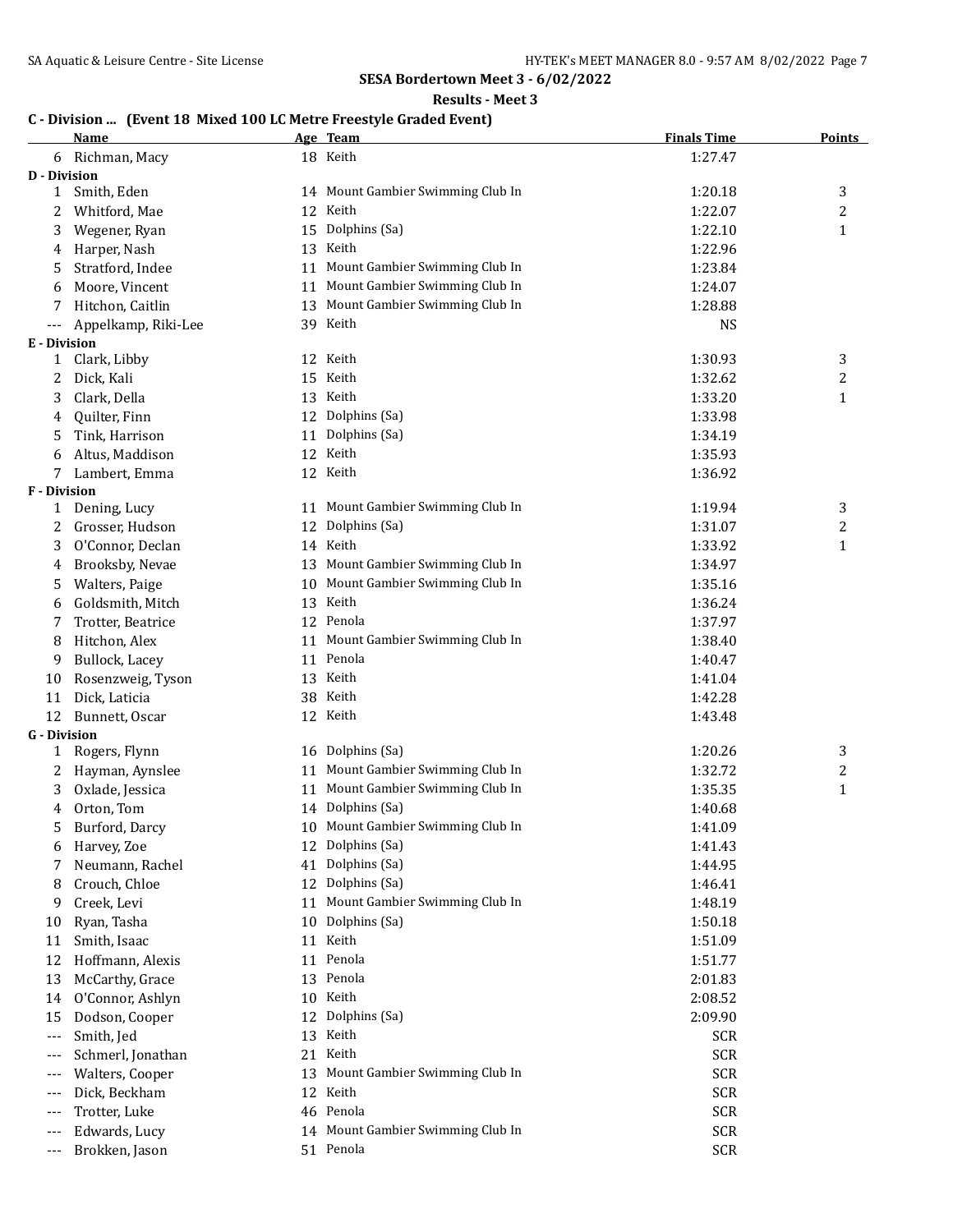#### **Results - Meet 3**

## **Event 19 Mixed 50 LC Metre Butterfly Graded Event**

|                     | Name                             |    | Age Team                          | <b>Finals Time</b> | <b>Points</b>  |
|---------------------|----------------------------------|----|-----------------------------------|--------------------|----------------|
| <b>B</b> - Division |                                  |    |                                   |                    |                |
| 1                   | Schwarz, Harry                   |    | 15 Dolphins (Sa)                  | 29.89              | 3              |
|                     | Bignell, Thomas                  | 17 | Blue Lake Y                       | 31.09              | $\overline{2}$ |
| <b>C</b> - Division |                                  |    |                                   |                    |                |
| 1                   | Stratford, Elijah                |    | 15 Mount Gambier Swimming Club In | 35.12              | 3              |
|                     | Bignell, Nicholas                |    | 15 Blue Lake Y                    | 39.57              | 2              |
| <b>D</b> - Division |                                  |    |                                   |                    |                |
| 1                   | Holman, Hinako                   |    | 15 Dolphins (Sa)                  | 33.99              | 3              |
| 2                   | Baker, Dylan                     |    | 16 Blue Lake Y                    | 34.74              | 2              |
| 3                   | Lowe, Haydn                      |    | 13 Blue Lake Y                    | 35.59              | 1              |
| 4                   | Dening, Lucy                     |    | 11 Mount Gambier Swimming Club In | 36.25              |                |
| 5                   | Langley, Clare                   |    | 19 Dolphins (Sa)                  | 36.75              |                |
| 6                   | Stratford, Vaughn                |    | 14 Mount Gambier Swimming Club In | 36.91              |                |
| 7                   | Moore, Charles                   | 13 | Mount Gambier Swimming Club In    | 37.41              |                |
| 8                   | Smith, Sonia                     |    | 44 Keith                          | 40.71              |                |
| E - Division        |                                  |    |                                   |                    |                |
| 1                   | Smith, Eden                      |    | 14 Mount Gambier Swimming Club In | 37.80              | 3              |
| 2                   | Facey, Nikeisha                  |    | 18 Mount Gambier Swimming Club In | 42.67              | 2              |
| 3                   | Richman, Macy                    |    | 18 Keith                          | 43.93              | 1              |
| <b>F</b> - Division |                                  |    |                                   |                    |                |
| 1                   | Stratford, Indee                 |    | 11 Mount Gambier Swimming Club In | 42.86              | 3              |
| 2                   | Brooksby, Nevae                  |    | 13 Mount Gambier Swimming Club In | 46.05              | 2              |
| <b>G</b> - Division |                                  |    |                                   |                    |                |
| 1                   | Whitford, Mae                    |    | 12 Keith                          | 45.54              | 3              |
| 2                   | Wegener, Ryan                    |    | 15 Dolphins (Sa)                  | 47.29              | 2              |
| 3                   | Moore, Vincent                   |    | 11 Mount Gambier Swimming Club In | 47.52              | $\mathbf{1}$   |
| 4                   | Neumann, Rachel                  |    | 41 Dolphins (Sa)                  | 48.59              |                |
| 5                   | Appelkamp, Riki-Lee              |    | 39 Keith                          | 48.76              |                |
| ---                 | Trotter, Beatrice                |    | 12 Penola                         | <b>NS</b>          |                |
| <b>H</b> - Division |                                  |    |                                   |                    |                |
| 1                   | Tink, Harrison                   |    | 11 Dolphins (Sa)                  | 50.19              | 3              |
|                     | 2 Whitford, Logan                |    | 14 Keith                          | 52.51              | $\overline{c}$ |
| $---$               | Clark, Della                     |    | 13 Keith                          | DQ                 |                |
| <b>I</b> - Division |                                  |    |                                   |                    |                |
|                     | 1 Hitchon, Caitlin               |    | 13 Mount Gambier Swimming Club In | 53.64              | 3              |
| $2^{\circ}$         | Quilter, Finn                    |    | 12 Dolphins (Sa)                  | 55.48              | 2              |
| <b>J</b> - Division |                                  |    |                                   |                    |                |
| ---                 | Bunnett, Oscar                   |    | 12 Keith                          | <b>NS</b>          |                |
|                     | K - Division<br>1 Walters, Paige |    | 10 Mount Gambier Swimming Club In | 56.93              | 3              |
| L - Division        |                                  |    |                                   |                    |                |
|                     | 1 Oxlade, Jessica                |    | 11 Mount Gambier Swimming Club In | 1:06.79            | 3              |
| 2                   | Harvey, Lilly                    |    | 10 Dolphins (Sa)                  | 1:10.41            | 2              |
| ---                 | Bullock, Lacey                   |    | 11 Penola                         | DQ                 |                |
|                     | <b>M</b> - Division              |    |                                   |                    |                |
| $\mathbf{1}$        | Clark, Libby                     |    | 12 Keith                          | 53.72              | 3              |
| 2                   | Harvey, Zoe                      | 12 | Dolphins (Sa)                     | 57.14              | 2              |
| 3                   | Grosser, Hudson                  |    | 12 Dolphins (Sa)                  | 1:01.19            | 1              |
| 4                   | Sanders, Abby                    | 11 | Keith                             | 1:07.22            |                |
| 5                   | Brooksby, Esha                   |    | 11 Mount Gambier Swimming Club In | 1:09.13            |                |
|                     | N - Division                     |    |                                   |                    |                |
| ---                 | Crouch, Chloe                    |    | 12 Dolphins (Sa)                  | DQ                 |                |
| ---                 | Wegener, Ella                    |    | 12 Dolphins (Sa)                  | DQ                 |                |
| <b>0</b> - Division |                                  |    |                                   |                    |                |
|                     | 1 Hitchon, Alex                  |    | 11 Mount Gambier Swimming Club In | 1:06.15            | 3              |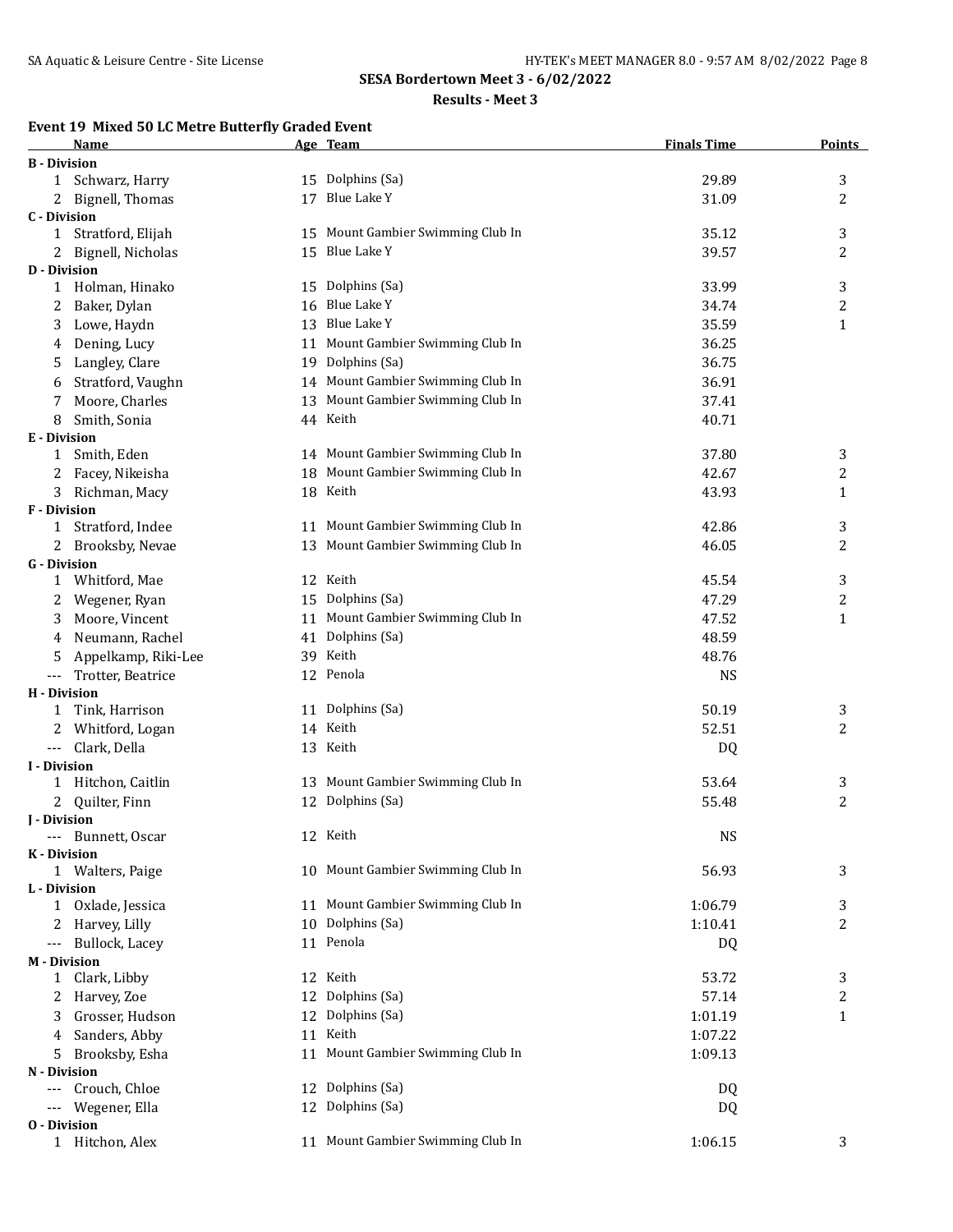**Results - Meet 3**

# **P - Division ... (Event 19 Mixed 50 LC Metre Butterfly Graded Event)**

|                     | Name                                               |    | Age Team                          | <b>Finals Time</b> | <b>Points</b>    |
|---------------------|----------------------------------------------------|----|-----------------------------------|--------------------|------------------|
| P - Division        |                                                    |    |                                   |                    |                  |
|                     | 1 Orton, Anna                                      |    | 12 Dolphins (Sa)                  | 1:11.72            | 3                |
| Q - Division        |                                                    |    |                                   |                    |                  |
| 1                   | Hayman, Aynslee                                    |    | 11 Mount Gambier Swimming Club In | 43.56              | 3                |
| 2                   | Ryan, Tasha                                        |    | 10 Dolphins (Sa)                  | 54.75              | $\boldsymbol{2}$ |
| 3                   | McCarthy, Grace                                    |    | 13 Penola                         | 1:02.39            | $\mathbf{1}$     |
| 4                   | Carpenter, Beth                                    |    | 11 Dolphins (Sa)                  | 1:03.28            |                  |
| 5                   | Dickinson, Harry                                   |    | 9 Dolphins (Sa)                   | 1:09.03            |                  |
| 6                   | Burford, Darcy                                     |    | 10 Mount Gambier Swimming Club In | 1:09.54            |                  |
| 7                   | Little, Kiahna                                     |    | 10 Mount Gambier Swimming Club In | 1:10.75            |                  |
| 8                   | Dodson, Flynn                                      |    | 10 Dolphins (Sa)                  | 1:14.91            |                  |
| 9                   | Belluzzo, Darcy                                    | 11 | Dolphins (Sa)                     | 1:17.15            |                  |
| 10                  | Blackwell, Ivy                                     | 8  | Dolphins (Sa)                     | 1:24.54            |                  |
| 11                  | Orton, Tom                                         | 14 | Dolphins (Sa)                     | 1:26.86            |                  |
| $---$               | Smith, Jed                                         |    | 13 Keith                          | <b>SCR</b>         |                  |
|                     | Walters, Cooper                                    |    | 13 Mount Gambier Swimming Club In | <b>SCR</b>         |                  |
| ---                 | Edwards, Lucy                                      |    | 14 Mount Gambier Swimming Club In | <b>SCR</b>         |                  |
|                     |                                                    |    |                                   |                    |                  |
|                     | Event 20 Mixed 50 LC Metre Backstroke Graded Event |    |                                   |                    |                  |
|                     | Name                                               |    | Age Team                          | <b>Finals Time</b> | <b>Points</b>    |
| <b>H</b> - Division |                                                    |    |                                   |                    |                  |
|                     | 1 Rogers, Flynn                                    |    | 16 Dolphins (Sa)                  | 39.80              | 3                |
| 2                   | Tink, Harrison                                     |    | 11 Dolphins (Sa)                  | 46.69              | 2                |
| 3                   | Burford, Darcy                                     |    | 10 Mount Gambier Swimming Club In | 48.99              | $\mathbf{1}$     |
| 4                   | O'Connor, Declan                                   |    | 14 Keith                          | 49.17              |                  |
| 5                   | Walters, Paige                                     | 10 | Mount Gambier Swimming Club In    | 49.64              |                  |
| 6                   | Clark, Libby                                       | 12 | Keith                             | 49.94              |                  |
| 7                   | Oxlade, Jessica                                    | 11 | Mount Gambier Swimming Club In    | 50.20              |                  |
| 8                   | Brooksby, Nevae                                    | 13 | Mount Gambier Swimming Club In    | 50.22              |                  |
| 9                   | Rosenzweig, Tyson                                  | 13 | Keith                             | 50.40              |                  |
| 10                  | Trotter, Beatrice                                  |    | 12 Penola                         | 52.41              |                  |
| 11                  | Whitford, Mae                                      |    | 12 Keith                          | 52.69              |                  |
| 12                  | Goldsmith, Mitch                                   |    | 13 Keith                          | 56.36              |                  |
| <b>I</b> - Division |                                                    |    |                                   |                    |                  |
| 1                   | Neale, Kobi                                        |    | 13 Dolphins (Sa)                  | 45.90              | 3                |
| 2                   | Quilter, Finn                                      |    | 12 Dolphins (Sa)                  | 49.14              | $\overline{c}$   |
| 3                   | Altus, Maddison                                    |    | 12 Keith                          | 52.77              | $\mathbf{1}$     |
|                     | Harvey, Zoe                                        |    | 12 Dolphins (Sa)                  | 52.92              |                  |
| 5                   | Lambert, Emma                                      |    | 12 Keith                          | 55.28              |                  |
| 6                   | Neumann, Rachel                                    |    | 41 Dolphins (Sa)                  | 56.39              |                  |
| 7                   | Bullock, Lacey                                     |    | 11 Penola                         | 57.63              |                  |
| 8                   | Creek, Levi                                        | 11 | Mount Gambier Swimming Club In    | 57.85              |                  |
| 9                   | Smith, Isaac                                       |    | 11 Keith                          | 1:00.00            |                  |
| J - Division        |                                                    |    |                                   |                    |                  |
| $\mathbf{1}$        | Orton, Anna                                        |    | 12 Dolphins (Sa)                  | 52.22              | 3                |
| 2                   | Rehn, Aria                                         |    | 9 Keith                           | 57.71              | 2                |
| 3                   | Crouch, Chloe                                      |    | 12 Dolphins (Sa)                  | 59.39              | $\mathbf{1}$     |
| 4                   | Brooksby, Esha                                     | 11 | Mount Gambier Swimming Club In    | 59.63              |                  |
| 5                   | O'Connor, Ashlyn                                   |    | 10 Keith                          | 1:00.34            |                  |
| K - Division        |                                                    |    |                                   |                    |                  |
| 1                   | Ryan, Tasha                                        |    | 10 Dolphins (Sa)                  | 55.20              | 3                |
| 2                   | Hoffmann, Alexis                                   |    | 11 Penola                         | 57.18              | 2                |
| 3                   | Hitchon, Alex                                      |    | 11 Mount Gambier Swimming Club In | 57.96              | $\mathbf{1}$     |
| 4                   | Finlayson, Leini                                   |    | 11 Dolphins (Sa)                  | 58.35              |                  |
| 5                   | Bullock, Chloe                                     |    | 8 Penola                          | 59.45              |                  |
| 6                   | McCarthy, Grace                                    |    | 13 Penola                         | 1:00.85            |                  |
|                     |                                                    |    |                                   |                    |                  |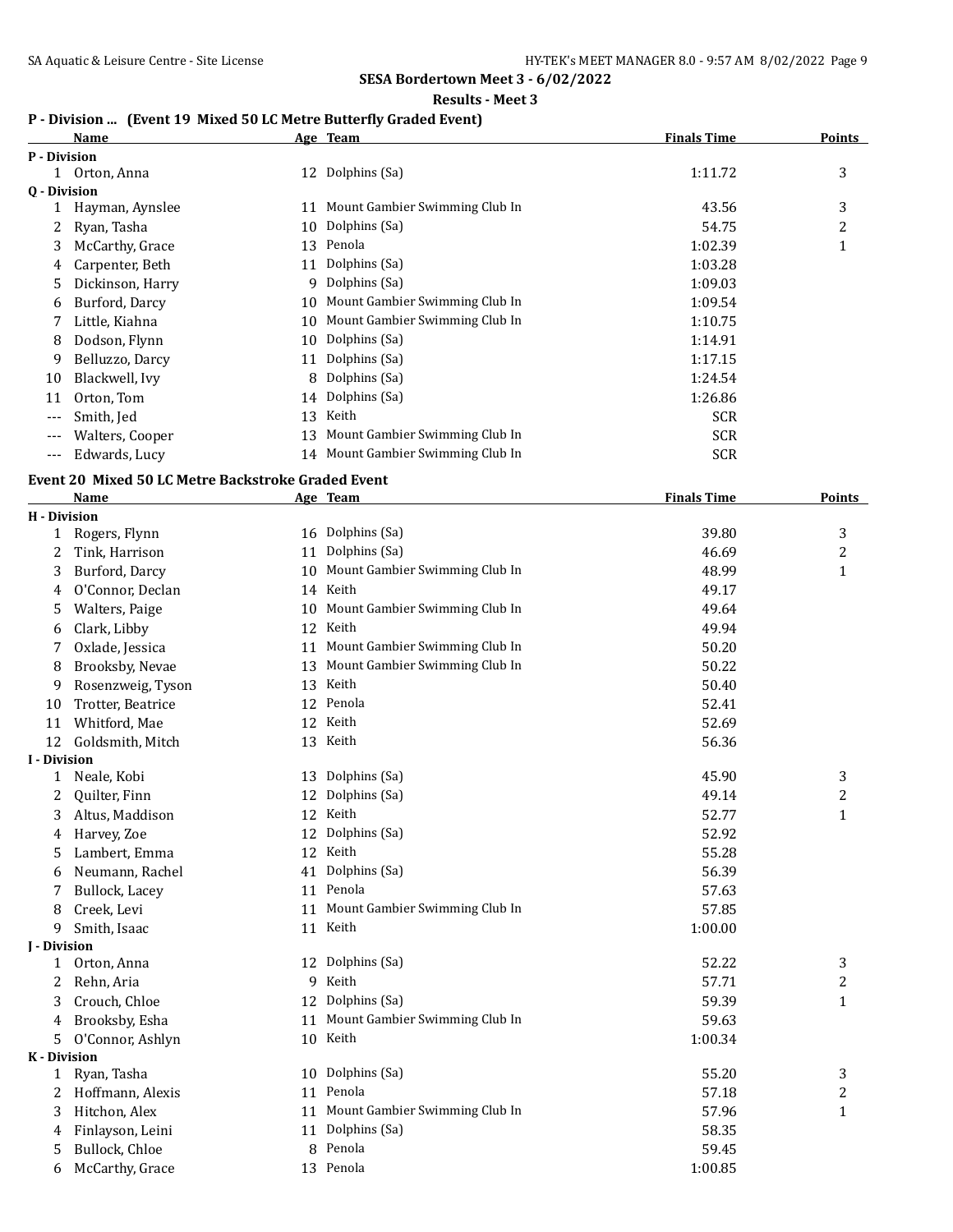**Results - Meet 3**

# **K - Division ... (Event 20 Mixed 50 LC Metre Backstroke Graded Event)**

|                     | <b>Name</b>           |    | Age Team                          | <b>Finals Time</b> | <b>Points</b>    |
|---------------------|-----------------------|----|-----------------------------------|--------------------|------------------|
|                     | Dodson, Cooper        |    | 12 Dolphins (Sa)                  | 1:02.17            |                  |
| 8                   | Goldsmith, Allie      |    | 11 Keith                          | 1:05.41            |                  |
| 9                   | Dodson, Flynn         |    | 10 Dolphins (Sa)                  | 1:06.52            |                  |
| 10                  | Little, Kiahna        |    | 10 Mount Gambier Swimming Club In | 1:11.14            |                  |
| L - Division        |                       |    |                                   |                    |                  |
| $\mathbf{1}$        | Wegener, Ella         |    | 12 Dolphins (Sa)                  | 57.58              | 3                |
| 2                   | Grosser, Clarrie      |    | 10 Dolphins (Sa)                  | 57.88              | $\overline{c}$   |
| 3                   | Grosser, Hudson       | 12 | Dolphins (Sa)                     | 58.11              | $\mathbf{1}$     |
| 4                   | Brokken, Alida        |    | 10 Penola                         | 59.14              |                  |
| 5                   | Orton, Henry          | 12 | Dolphins (Sa)                     | 59.71              |                  |
| 6                   | Lambert, Henry        | 10 | Keith                             | 1:04.93            |                  |
|                     | Sanders, Abby         | 11 | Keith                             | 1:08.24            |                  |
| 8                   | Appelkamp, Lily       |    | 10 Keith                          | 1:09.57            |                  |
| <b>M</b> - Division |                       |    |                                   |                    |                  |
| 1                   | Belluzzo, Darcy       | 11 | Dolphins (Sa)                     | 1:03.16            | 3                |
| 2                   | Carter, Alissa        | 13 | Dolphins (Sa)                     | 1:04.01            | 2                |
| 3                   | Hooper, Hudson        |    | 10 Keith                          | 1:04.43            | $\mathbf{1}$     |
| 4                   | Dickinson, Harry      |    | 9 Dolphins (Sa)                   | 1:06.05            |                  |
| 5                   | Gill-O'Donovan, Oisin |    | 11 Dolphins (Sa)                  | 1:06.11            |                  |
| 6                   | Neale, Tate           |    | 10 Dolphins (Sa)                  | 1:06.54            |                  |
| 7                   | Dick, Kensie          |    | 9 Keith                           | 1:07.32            |                  |
| 8                   | Moore, Harvey         |    | 9 Mount Gambier Swimming Club In  | 1:08.59            |                  |
| 9                   | Harvey, Lilly         | 10 | Dolphins (Sa)                     | 1:10.37            |                  |
| 10                  | Orton, Tom            |    | 14 Dolphins (Sa)                  | 1:12.60            |                  |
| 11                  | Wegener, Ben          |    | 10 Dolphins (Sa)                  | 1:16.61            |                  |
| N - Division        |                       |    |                                   |                    |                  |
| 1                   | Blackwell, Logan      |    | 12 Dolphins (Sa)                  | 1:04.84            | 3                |
| 2                   | Carter, Gabby         |    | 10 Dolphins (Sa)                  | 1:06.42            | 2                |
| 3                   | Carpenter, Beth       | 11 | Dolphins (Sa)                     | 1:08.57            | $\mathbf{1}$     |
| 4                   | Rayson, Charlie       |    | 10 Keith                          | 1:19.07            |                  |
| $---$               | Pitt, Kira            |    | 10 Penola                         | <b>NS</b>          |                  |
| <b>0</b> - Division |                       |    |                                   |                    |                  |
| 1                   | Bunnett, Hazel        |    | 9 Keith                           | 1:09.18            | 3                |
| 2                   | Finlayson, Charlie    |    | 10 Dolphins (Sa)                  | 1:10.22            | 2                |
| 3                   | Lusher, Blair         |    | 9 Dolphins (Sa)                   | 1:23.68            | $\mathbf{1}$     |
| 4                   | Sanders, Emily        |    | 9 Keith                           | 1:27.64            |                  |
|                     | Orton, Elsie          |    | 11 Dolphins (Sa)                  | 1:32.54            |                  |
| P - Division        |                       |    |                                   |                    |                  |
| $\mathbf{1}$        | McGregor, Digby       |    | 10 Dolphins (Sa)                  | 1:12.74            | 3                |
| 2                   | Krop, Maryke          | 75 | Keith                             | 1:16.11            | $\boldsymbol{2}$ |
| 3                   | Orton, Jack           | 10 | Dolphins (Sa)                     | 1:16.31            | $\mathbf{1}$     |
| Q - Division        |                       |    |                                   |                    |                  |
| $\mathbf{1}$        | Pitt, Amelia          |    | 7 Penola                          | 1:09.58            | 3                |
| 2                   | McGregor, Missy       | 9. | Dolphins (Sa)                     | 1:10.81            | 2                |
| 3                   | Neale, Skye           |    | Dolphins (Sa)                     | 1:11.90            | 1                |
| 4                   | Gill-O'Donovan, Cora  | 8  | Dolphins (Sa)                     | 1:15.42            |                  |
| 5                   | Blackwell, Pippa      | 9  | Dolphins (Sa)                     | 1:18.85            |                  |
| 6                   | Arney, Mitchell       | 9  | Dolphins (Sa)                     | 1:20.14            |                  |
| 7                   | Davy, Zali            | 7  | Dolphins (Sa)                     | 1:21.47            |                  |
| 8                   | Excell, Beau          | 9  | Dolphins (Sa)                     | 1:21.99            |                  |
| 9                   | Conlon, Stephanie     | 12 | Dolphins (Sa)                     | 1:24.35            |                  |
| 10                  | Tink, Matilda         | 9  | Dolphins (Sa)                     | 1:29.37            |                  |
| 11                  | Orton, Louis          | 8  | Dolphins (Sa)                     | 1:30.26            |                  |
| 12                  | Clark, Elsie          | 7  | Keith                             | 1:32.58            |                  |
| 13                  | Blackwell, Ivy        | 8  | Dolphins (Sa)                     | 1:32.83            |                  |
| 14                  | Orton, Daisy          |    | 7 Dolphins (Sa)                   | 1:40.35            |                  |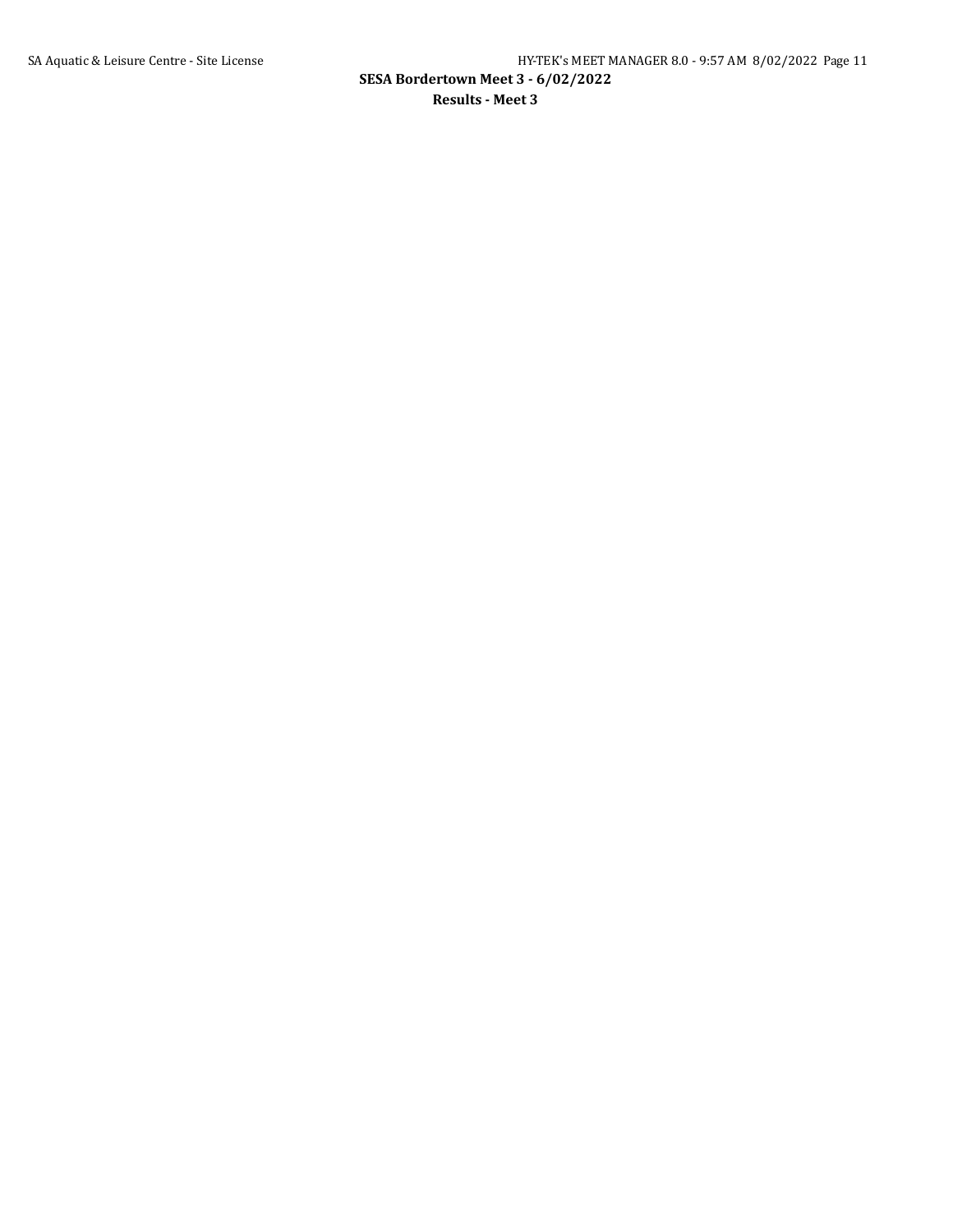**Results - Meet 3**

# **Q - Division ... (Event 20 Mixed 50 LC Metre Backstroke Graded Event)**

|                              | <u>Name</u>                                         |    | $\sim$ Division  Tevent 20 Mixed 30 EC Metre Datisti OKE draugu Event)<br>Age Team | <b>Finals Time</b> | <b>Points</b>           |
|------------------------------|-----------------------------------------------------|----|------------------------------------------------------------------------------------|--------------------|-------------------------|
|                              | 15 Orton, Felicity                                  |    | 9 Dolphins (Sa)                                                                    | 1:41.13            |                         |
|                              | 16 Dickinson, Molly                                 |    | 6 Dolphins (Sa)                                                                    | 1:41.33            |                         |
| 17                           | Carpenter, Kate                                     | 9  | Dolphins (Sa)                                                                      | 1:46.94            |                         |
| 18                           | Sanders, Patrick                                    |    | 7 Keith                                                                            | 1:56.69            |                         |
| 19                           | Orton, Jimmy                                        |    | 9 Dolphins (Sa)                                                                    | 1:57.51            |                         |
| $---$                        | Dick, Beckham                                       |    | 12 Keith                                                                           | <b>SCR</b>         |                         |
|                              | Event 21 Mixed 100 LC Metre Backstroke Graded Event |    |                                                                                    |                    |                         |
|                              | Name                                                |    | Age Team                                                                           | <b>Finals Time</b> | Points                  |
| <b>B</b> - Division          |                                                     |    |                                                                                    |                    |                         |
|                              | 1 Bignell, Thomas                                   |    | 17 Blue Lake Y                                                                     | 1:16.88            | 3                       |
| <b>C</b> - Division          |                                                     |    |                                                                                    |                    |                         |
| 1                            | Schwarz, Harry                                      |    | 15 Dolphins (Sa)                                                                   | 1:21.28            | 3                       |
| 2                            | Stratford, Elijah                                   |    | 15 Mount Gambier Swimming Club In                                                  | 1:23.29            | $\overline{c}$          |
| 3                            | Lowe, Haydn                                         |    | 13 Blue Lake Y                                                                     | 1:27.14            | $\mathbf{1}$            |
| <b>D</b> - Division          |                                                     |    |                                                                                    |                    |                         |
|                              | 1 Stratford, Vaughn                                 |    | 14 Mount Gambier Swimming Club In                                                  | 1:21.27            | 3                       |
| 2                            | Holman, Hinako                                      |    | 15 Dolphins (Sa)                                                                   | 1:21.42            | $\overline{c}$          |
| 3                            | Langley, Clare                                      |    | 19 Dolphins (Sa)                                                                   | 1:26.72            | $\mathbf 1$             |
| $\scriptstyle\cdots$         | Rosenzweig, Zac                                     |    | 17 Keith                                                                           | <b>NS</b>          |                         |
| E - Division                 |                                                     |    |                                                                                    |                    |                         |
|                              | 1 Dening, Lucy                                      |    | 11 Mount Gambier Swimming Club In                                                  | 1:37.44            | 3                       |
| 2                            | Moore, Charles                                      | 13 | Mount Gambier Swimming Club In                                                     | 1:41.12            | $\overline{\mathbf{c}}$ |
| $\mathbf{3}$<br>F - Division | Smith, Sonia                                        |    | 44 Keith                                                                           | 1:42.75            | $\mathbf{1}$            |
|                              | 1 Moore, Vincent                                    |    | 11 Mount Gambier Swimming Club In                                                  | 1:40.16            | 3                       |
| 2                            | Stratford, Indee                                    |    | 11 Mount Gambier Swimming Club In                                                  | 1:41.55            | $\overline{c}$          |
| 3                            | Smith, Eden                                         |    | 14 Mount Gambier Swimming Club In                                                  | 1:42.46            | $\mathbf{1}$            |
| 4                            | Harper, Nash                                        |    | 13 Keith                                                                           | 1:44.87            |                         |
| 5                            | Facey, Nikeisha                                     |    | 18 Mount Gambier Swimming Club In                                                  | 1:46.81            |                         |
| <b>G</b> - Division          |                                                     |    |                                                                                    |                    |                         |
| $\mathbf{1}$                 | Dick, Kali                                          |    | 15 Keith                                                                           | 1:46.67            | 3                       |
| 2                            | Clark, Della                                        |    | 13 Keith                                                                           | 1:48.50            | 2                       |
| 3                            | Hayman, Aynslee                                     |    | 11 Mount Gambier Swimming Club In                                                  | 1:48.95            | $\mathbf{1}$            |
| 4                            | Hitchon, Caitlin                                    |    | 13 Mount Gambier Swimming Club In                                                  | 1:51.92            |                         |
|                              | Edwards, Lucy                                       |    | 14 Mount Gambier Swimming Club In                                                  | <b>SCR</b>         |                         |
| $---$                        | Smith, Jed                                          |    | 13 Keith                                                                           | <b>SCR</b>         |                         |
|                              | Walters, Cooper                                     |    | 13 Mount Gambier Swimming Club In                                                  | <b>SCR</b>         |                         |
|                              | Trotter, Luke                                       |    | 46 Penola                                                                          | <b>SCR</b>         |                         |
|                              | Brokken, Jason                                      |    | 51 Penola                                                                          | <b>SCR</b>         |                         |
|                              | Whitford, Logan                                     |    | 14 Keith                                                                           | <b>SCR</b>         |                         |
|                              | Event 24 Female 9-10 200 LC Metre IM Aged Event     |    |                                                                                    |                    |                         |
|                              | Name                                                |    | Age Team                                                                           | <b>Finals Time</b> | <b>Points</b>           |
| 1                            | Walters, Paige                                      |    | 10 Mount Gambier Swimming Club In                                                  | 4:04.51            | 3                       |
| 2                            | Ryan, Tasha                                         |    | 10 Dolphins (Sa)                                                                   | 4:13.80            | 2                       |
| 3                            | Brokken, Alida                                      |    | 10 Penola                                                                          | 4:50.46            | 1                       |
|                              |                                                     |    |                                                                                    |                    |                         |
|                              | Event 24 Male 9-10 200 LC Metre IM Aged Event       |    |                                                                                    |                    |                         |
|                              | Name                                                |    | Age Team                                                                           | <b>Finals Time</b> | <b>Points</b>           |
|                              | 1 Burford, Darcy                                    |    | 10 Mount Gambier Swimming Club In                                                  | 5:00.87            | 3                       |
| 2                            | Dodson, Flynn                                       |    | 10 Dolphins (Sa)                                                                   | 5:08.40            | 2                       |
| $---$                        | Dickinson, Harry                                    |    | 9 Dolphins (Sa)                                                                    | <b>SCR</b>         |                         |
|                              | Event 26 Female 11-12 200 LC Metre IM Aged Event    |    |                                                                                    |                    |                         |
|                              | Name                                                |    | Age Team                                                                           | <b>Finals Time</b> | <b>Points</b>           |
|                              | 1 Dening, Lucy                                      |    | 11 Mount Gambier Swimming Club In                                                  | 3:20.28            | 3                       |